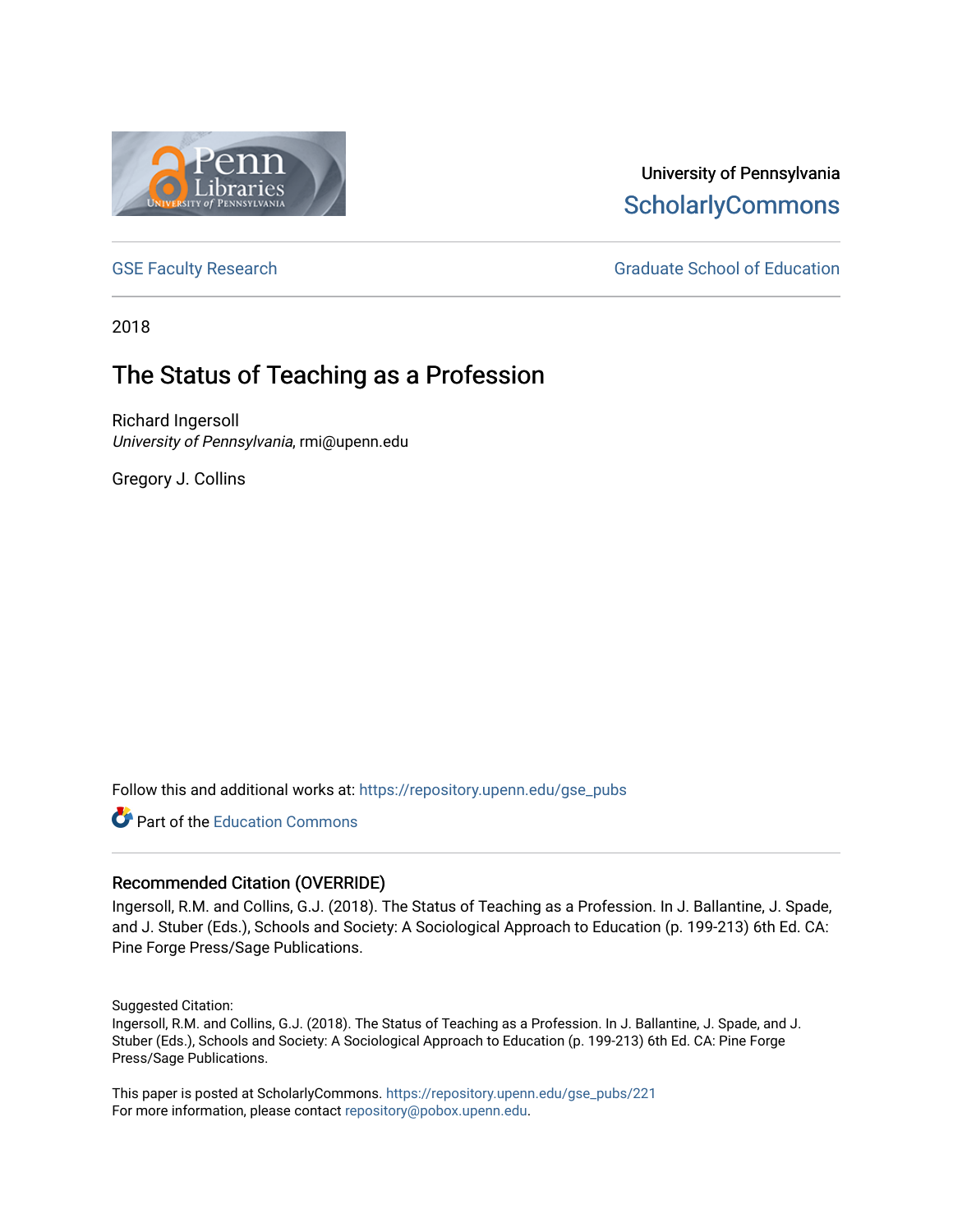## The Status of Teaching as a Profession

## **Disciplines**

Education

## **Comments**

Suggested Citation:

Ingersoll, R.M. and Collins, G.J. (2018). The Status of Teaching as a Profession. In J. Ballantine, J. Spade, and J. Stuber (Eds.), Schools and Society: A Sociological Approach to Education (p. 199-213) 6th Ed. CA: Pine Forge Press/Sage Publications.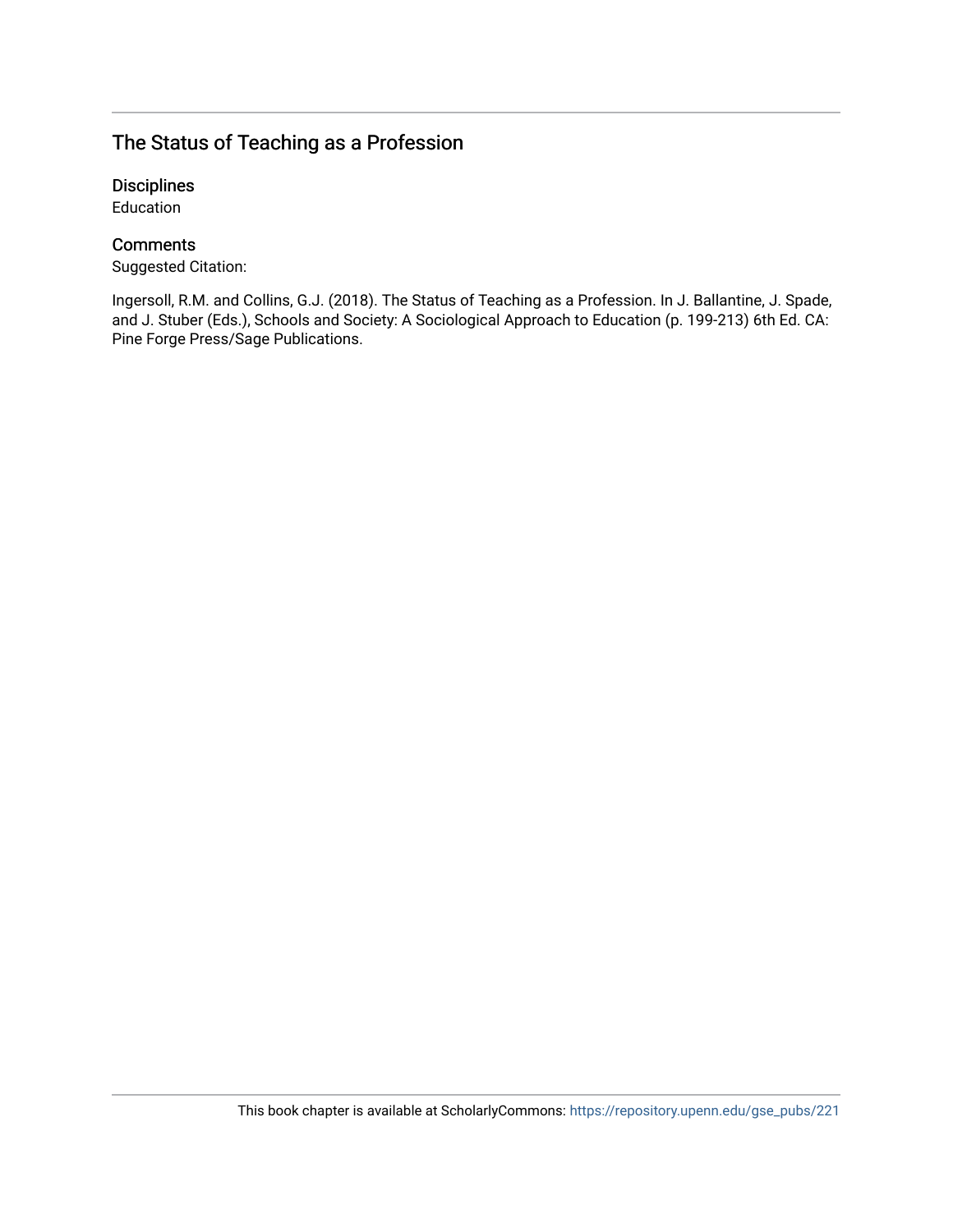# **Schools and Society**

A Sociological Approach to Education Sixth Edition

Editors

# Jeanne H. Ballantine

Wright State University

Joan Z. Spade The College at Brockport, State University of New York

# Jenny M. Stuber

University of North Florida



Los Angeles | London | New Delhi<br>Singapore | Washington DC | Melbourne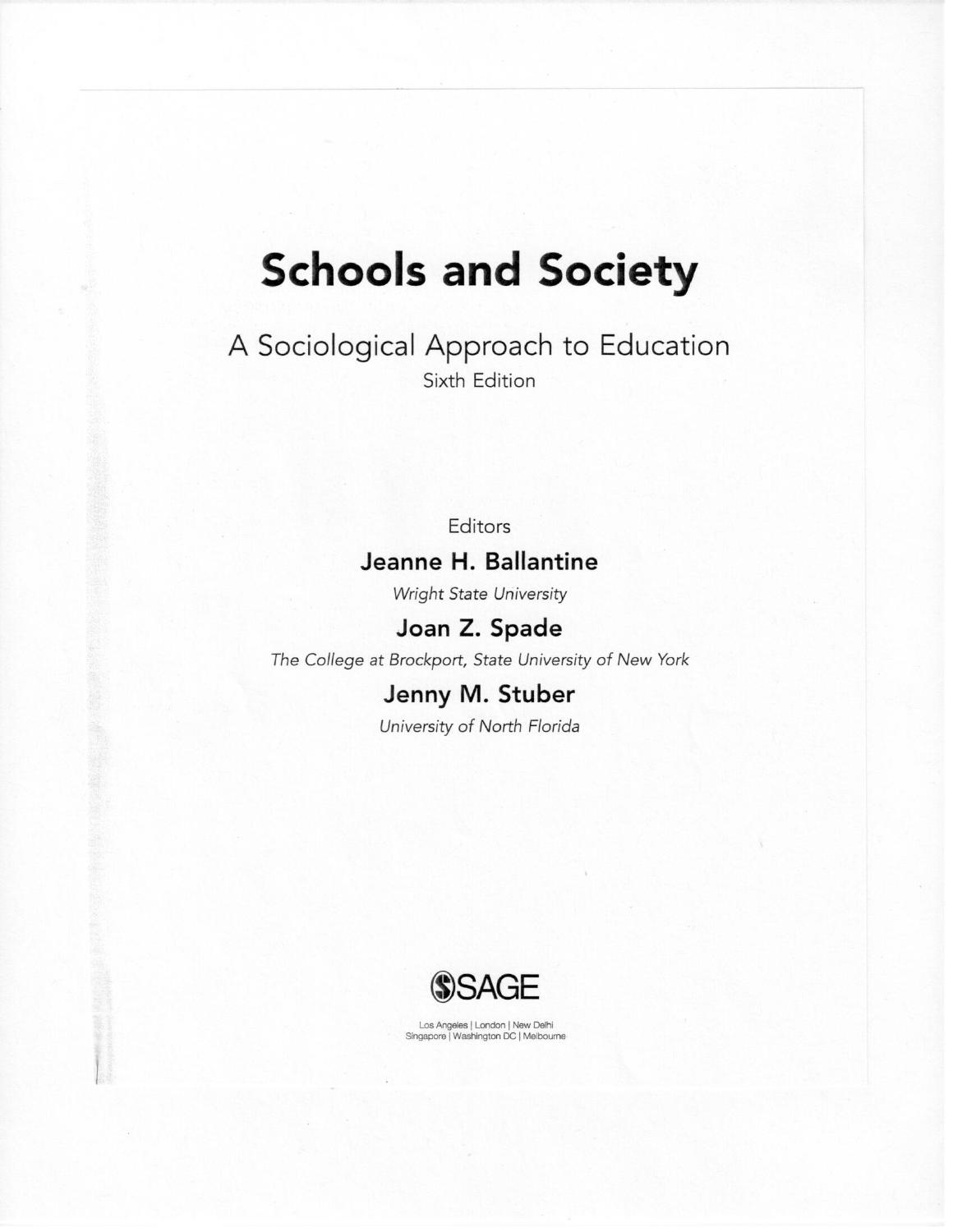# \$)SAGE

#### FOR INFORMATION:

SAGE Publications, Inc. 2455 Teller Road Thousand Oaks, California 91320 E-mail: order@sagepub.com

SAGE Publications Ltd. 1 Oliver's Yard 55 City Road London, EC1Y 1SP United Kingdom

SAGE Publications India Pvt. Ltd. B 1/I 1 Mohan Cooperative Industrial Area Mathura Road, New Delhi 110 044 India

SAGE Publications Asia-Pacific Pte. Ltd. 3 Church Street #10-04 Samsung Hub Singapore 049483

Acquisitions Editor: Jeff Lasser Content Development Editor: Nancy Matuszak Editorial Assistant: Adeline Wilson Production Editor: Jane Haenel Copy Editor: Jared Leighton Typesetter: Hurix Systems Pvt. Ltd. Proofreader: Alison Syring Cover Designer: Michael Dubowe Marketing Manager: Kara Kindstrom

## Copyright @ 2018 by SAGE Publications, Inc.

All rights reserved. No part of this book may be reproduced or utilized in any form or by any means, electronic or mechanical, including photocopying, recording, or by any information storage and retrieval system, without permission in writing from the publisher.

### Printed in the United States of America

Library of Congress Cataloging-in-Publication Data

Names: Ballantine, Jeanne H., editor. | Spade, Joan Z., editor. | Stuber, Jenny, editor.

Title: Schools and society : a sociological approach to education / editors, Jeanne H. Ballantine, Wright State University, Joan Z. Spade, The College at Brockport, State University of New York, Jenny Stuber, University of North Florida.

Description: Sixth Edition. | Los Angeles : SAGE, [2018] | Includes bibliographical references.

Identifiers: LCCN 2017027516 | ISBN 9781506346977 (Paperback : acid-free paper)

Subjects: LCSH: Educational sociology. | School management and organization.

Classification: LCC LC191 .S268 2018 | DDC 306.43/2-dc23 LC record available at https://lccn.loc.gov/2017027516

ISBN 978-1-5063-4697-7

This book is printed on acid-free paper.

| www.sfiprogram.org<br>SFI-01268 |
|---------------------------------|
| SFI label applies to text stock |

17 18 19 20 21 10 9 8 7 6 5 4 3 2 1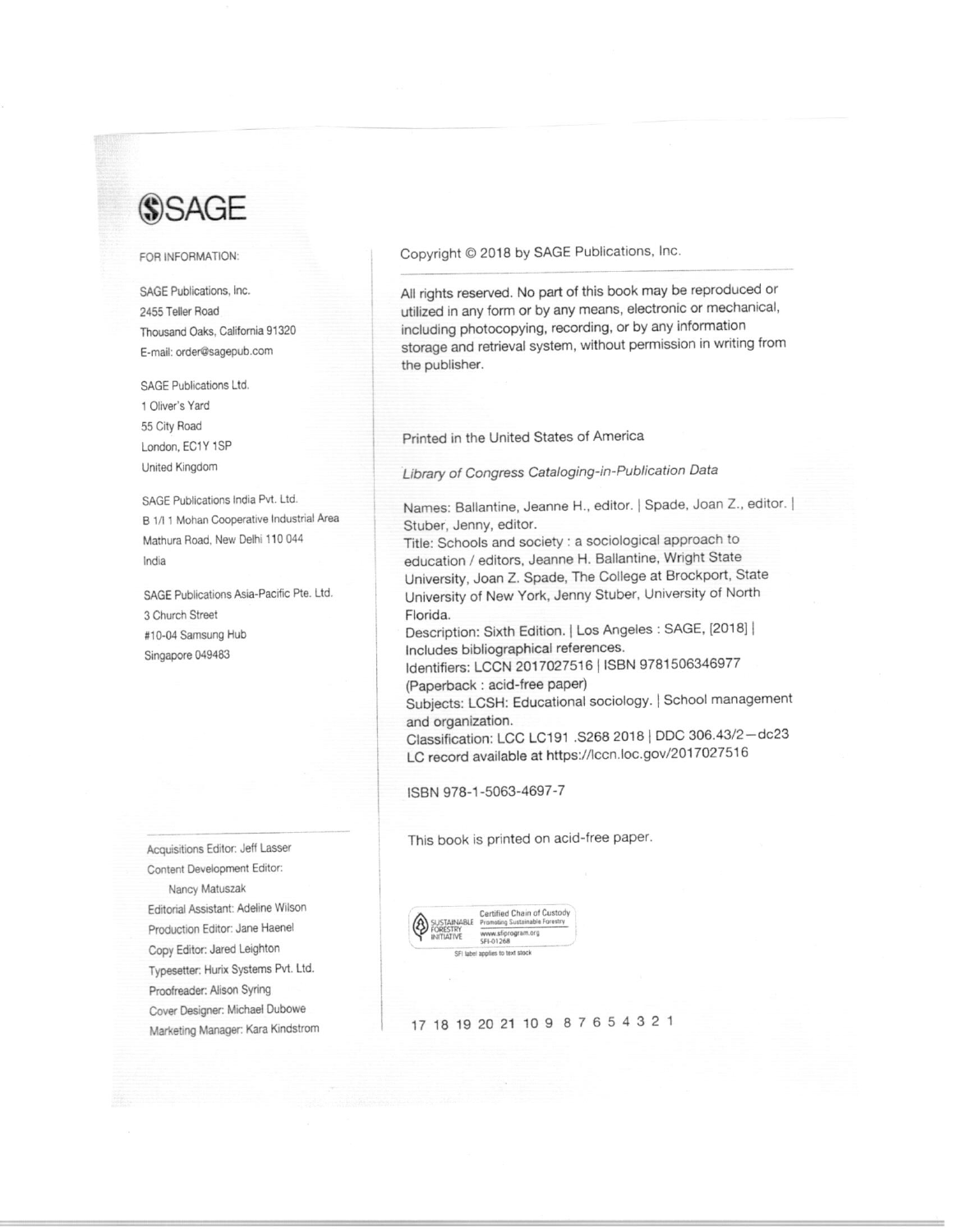# READING 21

# The Status of Teaching as a Profession

Richard M. Ingersoll and Gregory J. Collins

*Teachers are often considered the backbone of schools; without them there would be no school. Thus, understanding teachers' roles is key to understanding the educational system. Discussions of organizations often include information about the roles people occupy within them. One aspect of roles that distinguishes organizations is the type of workers they employ. Professionals have a high degree of control over their work environments, high prestige, and relatively high compensation compared to nonprofessionals. This designation is not without controversy, and it is often at the foundation of many labor disputes. Whether teachers qualify as professionals is one of these debates. Richard M. Ingersoll and Gregory J. Collins evaluate the criteria of professionalization as they apply to teachers and conclude that teachers generally fall into a category called "semi-professionals."*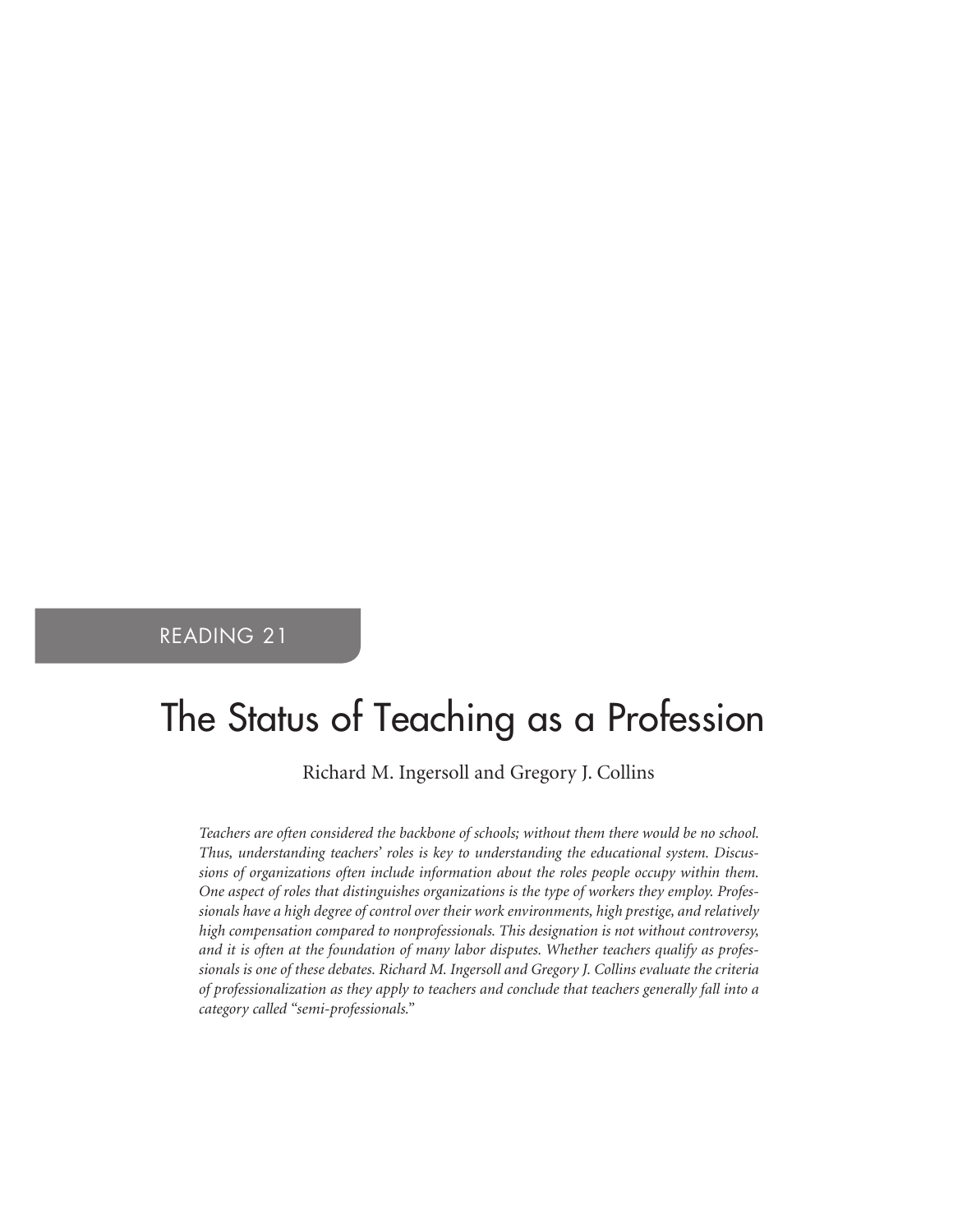### **Questions to consider for this reading:**

- 1. What criteria differentiate professionals from other types of workers?
- 2. Where do teachers meet or fall short of these criteria?
- 3. Will teachers ever gain professional status? What organizational or occupational changes would have to take place in order for teachers to gain professional status?

The simulation has long been a source of both hope and frustration for teachers. Since early in the 20th century, educators have repeatedly sought to promote the view that elementary and secondary teaching is a highly comp in the 20th century, educators have repeatedly sought to promote the view that elementary and secondary teaching is a highly complex kind of work, requiring specialized knowledge and skill and deserving of the same status and standing as traditional professions, like law and medicine. This movement to professionalize teaching has, however, been marked by both confusion and contention, much of which centers on what it means to be a profession and to professionalize a particular kind of work. To some, the essence of a profession is advanced training, and hence the way to best professionalize teaching is to upgrade teachers' knowledge and skills through enhanced training and professional development. For others, the essence of a profession lies in the attitudes individual practitioners hold toward their work. In this view, the best way to professionalize teaching is to instill an ethos of public service and high standards—a sense of professionalism—among teachers. For even others, the focus is on the organizational conditions under which teachers work; in this view, the best way to professionalize teaching is to improve teachers' working conditions. As a result of this wide range of emphases, it is often unclear whether education critics and reformers are referring to the same things when they discuss professionalization in teaching (Labaree, 1992, 2004; Lortie, 1969, 1975).

Although education reformers often disagree over what is meant by profession, professionalism, and professionalization, students of occupations, notably sociologists, do not. The study of work, occupations, and professions has been an important topic in sociology for decades, and researchers in this subfield have developed what is known as the professional model—a series of organizational and occupational characteristics associated with professions and professionals and, hence, useful to distinguish professions and professionals from other kinds of work and workers (Abbott, 1988; Etzioni, 1969; Freidson, 1986, 2001; Hughes, 1965; Larson, 1977; Starr, 1982). These include rigorous training and licensing requirements, favorable working conditions, an active professional organization or association, substantial workplace authority, relatively high compensation, and high prestige. From this viewpoint, occupations can be assessed according to the degree to which they do or do not exhibit the characteristics of the professional model. The established or "traditional" professions—law, medicine, university teaching, architecture, science, and engineering, in particular—are usually regarded as the strongest examples of the professional model. There are, of course, large variations both between and within these professions in the degree to which they exhibit the professional model. Moreover, most professions have been and are currently undergoing change in the degree to which they exhibit the attributes of the professional model, that is, in their degree of professionalization or deprofessionalization (Freidson, 2001; Simpson & Simpson, 1983).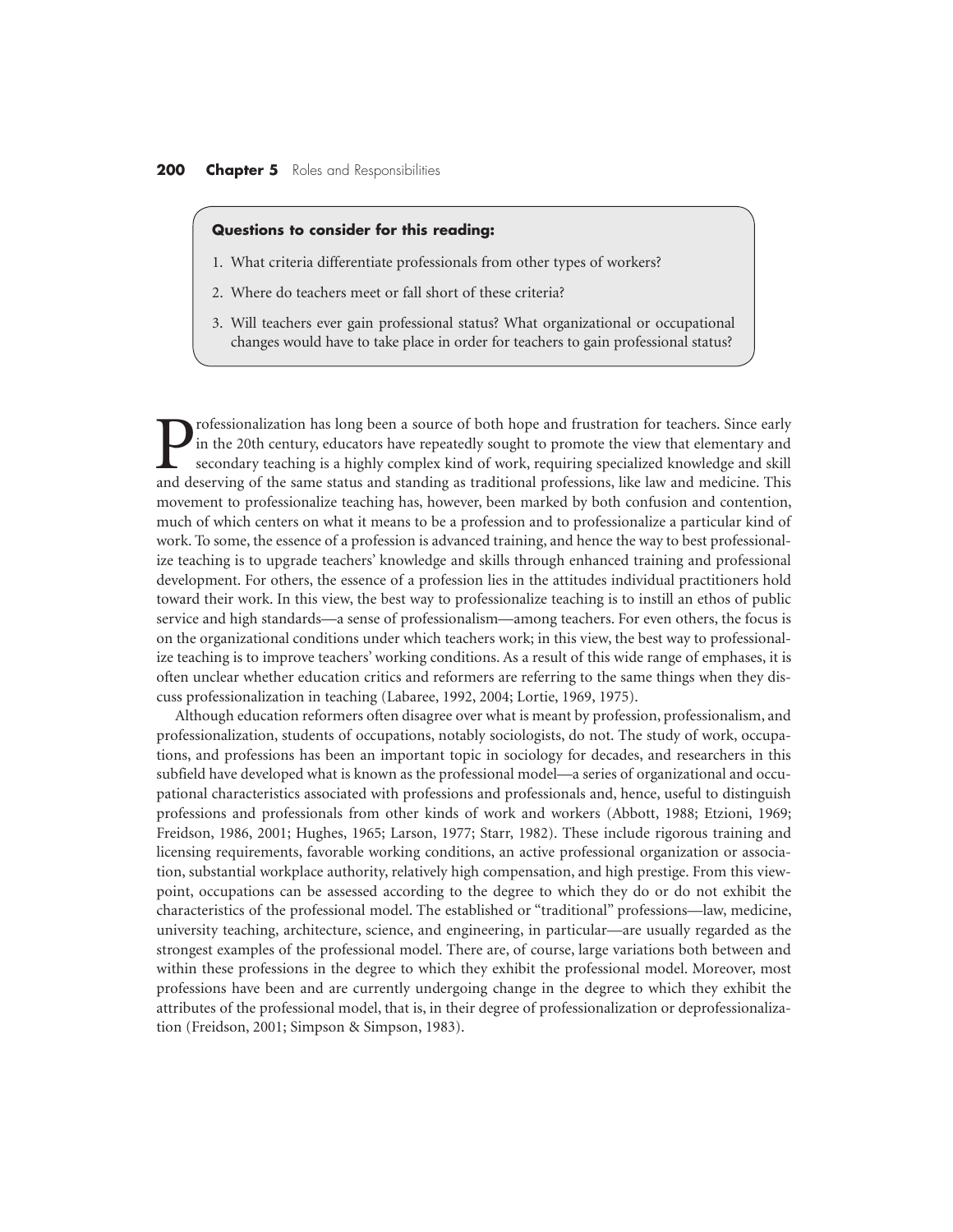Sociologists have also been careful to distinguish professionalization from professionalism. The former refers to the degree to which occupations exhibit the structural or sociological attributes, characteristics, and criteria identified with the professional model. The latter refers to the attitudinal or psychological attributes of those who are considered to be, or aspire to be considered as, professionals. From the latter perspective, a professional is someone who is not an amateur, but is committed to a career and to public service. Although professionalism is often considered part of the professionalization process, sociologists do not consider it a reliable indicator of the professional model. Members of established professions do not necessarily exhibit a higher degree of the attitudes associated with professionalism than do those in less professionalized occupations. For instance, those with a strong service orientation who place more importance on helping others and contributing to society and less importance on material rewards such as income and status—are less likely to be found in some of the traditional professions, such as law, and more likely to be found in occupations such as nursing and teaching that traditionally have not been categorized as full professions (Ingersoll, 2003; Kohn & Schooler, 1983; Rosenberg, 1981).

This chapter attempts to theoretically and empirically ground the debate over the status of teaching as a profession. Our purpose is neither explanatory nor evaluative. That is, we do not seek to provide a historical account of the sources behind teachers' status, nor do we seek to assess the benefits and costs, advantages, and disadvantages of professionalization. Moreover, our purpose is not normative; while we personally feel teaching should be treated as a profession, our purpose here is analytic and descriptive. Our objective is to define and describe teaching's occupational status. The focus of this analysis is on professionalization or the characteristics of school workplaces and teaching staffs, and not on professionalism or the attitudes of individual teachers. Our primary point is that much of the educational discussion and literature on teaching as a profession has overlooked some of the most basic characteristics that sociologists have used to distinguish professions from other kinds of occupations. We empirically ground the subject by presenting a range of nationally representative data from the best sources available. From these data we develop a series of indicators of the traditional characteristics of the professional model and use them to assess the professionalization of teaching across the nation. These include:

- 1. Credential and licensing levels
- 2. Induction and mentoring programs for entrants
- 3. Professional development support, opportunities, and participation
- 4. Specialization
- 5. Authority over decision making
- 6. Compensation levels
- 7. Prestige and occupational social standing

These, of course, are not the only characteristics used to define professions, nor are they the only kinds of criteria used to distinguish or to classify work and occupations in general. But they are among the most widely used indicators of professions and professionals and are the subject of much discussion in reference to teachers and schools.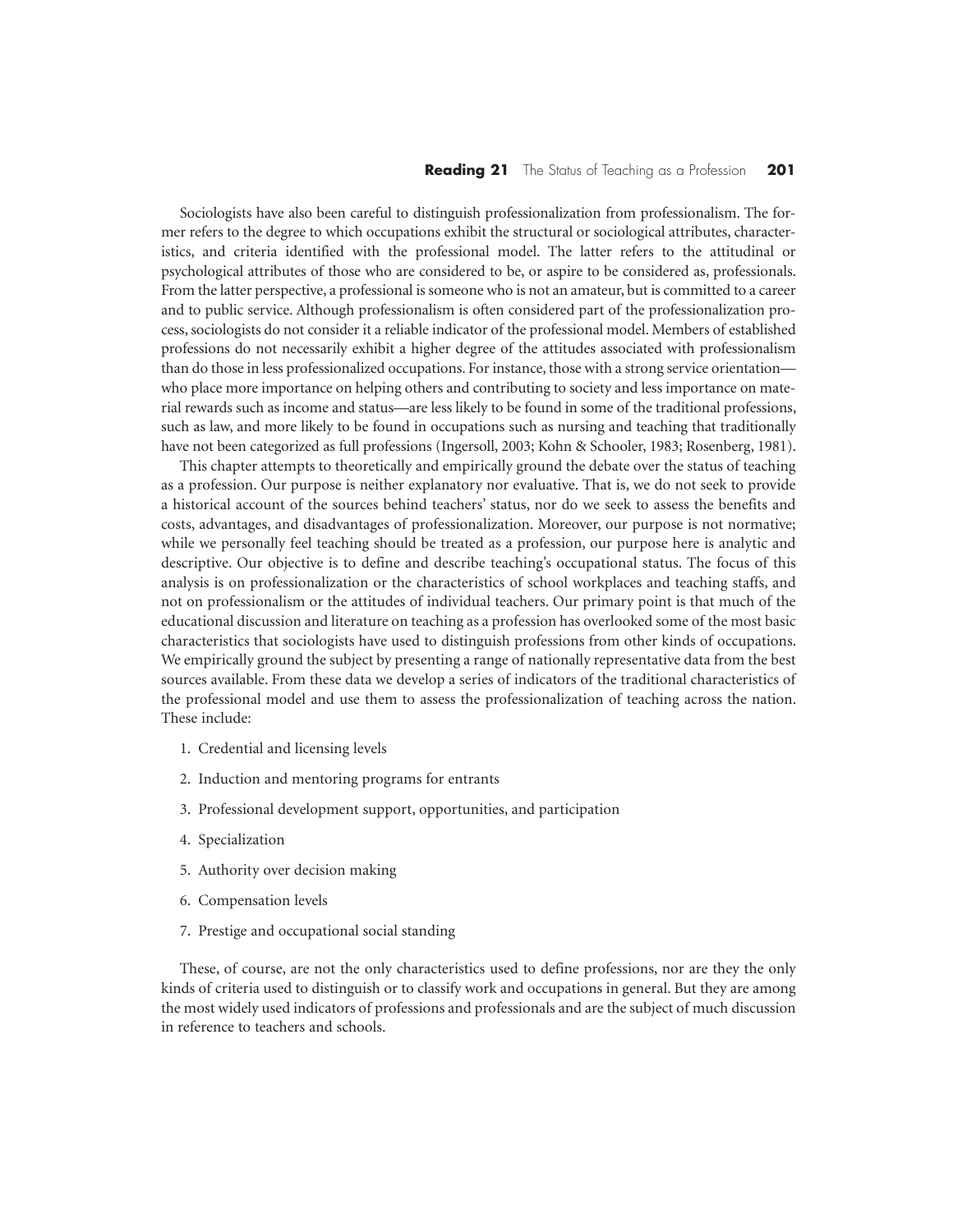In background analyses of these empirical indicators, we have found large differences in professionalization among different kinds of schools. Consistent with other research on school organization, we found school sector (public/private) and poverty level, in particular, to be the most significant factors related to professionalization (Ingersoll, 1997, 2003).

Below, we will briefly describe each of the classic indicators of professionalization we examined, and then we will summarize what the data tell us about levels of professionalization in teaching and, where possible, the extent to which it varies across these above different types of schools.

## **How Professionalized Is Teaching?**

## **Credentials**

To sociologists, the underlying and most important quality distinguishing professions from other kinds of occupations is the degree of expertise and complexity involved in the work itself. In this view, professional work involves highly complex sets of skills, intellectual functioning, and knowledge that are not easily acquired and not widely held. For this reason, professions are often referred to as the "knowledge-based" occupations. But even if laypeople were to acquire these complex sets of skills and knowledge, rarely would they be able to practice as professionals. Entry into professions requires credentials. That is, entry into professions typically requires a license, which is obtained only after completion of an officially sanctioned training program and passage of examinations. Indeed, it is illegal to do many kinds of work, professional and not, from plumbing and hairstyling to law and medicine, without a license.

These credentials serve as screening or "gatekeeping" devices. Their rationale is protection of the interests of the public by ensuring that practitioners hold an agreed-upon level of knowledge and skill, and by filtering out those with substandard levels of knowledge and skill. The importance of such credentials is evidenced by the practice, commonly used by professionals, such as physicians, dentists, architects, and attorneys, of prominently displaying official documentation of their credentials in their offices.

Given the importance of credentials to professions, not surprisingly, upgrading the licensing requirements for new teachers has been an important issue in school reform. (Licenses for teachers are known as teaching certificates and are issued by states.) But it has also been a source of contention. On one side are those who argue that entry into teaching should be more highly restricted, as in traditional professions. From this viewpoint, efforts to upgrade certification requirements for new teachers will help upgrade the quality and qualifications of teachers and teaching.

On the other side are those who argue that entry into teaching should be eased. Proponents of this view have pushed a range of initiatives, all of which involve a loosening of the entry gates: programs designed to entice professionals into midcareer changes to teaching; alternative certification programs, whereby college graduates can postpone formal education training, obtain an emergency teaching certificate, and begin teaching immediately; and Peace Corps–like programs, such as Teach for America, which seek to lure the "best and brightest" into understaffed schools. These alternative routes into the occupation claim the same rationale as the more restrictive traditional credential routes—enhanced recruitment of talented candidates into teaching—but the ultimate consequence of such initiatives,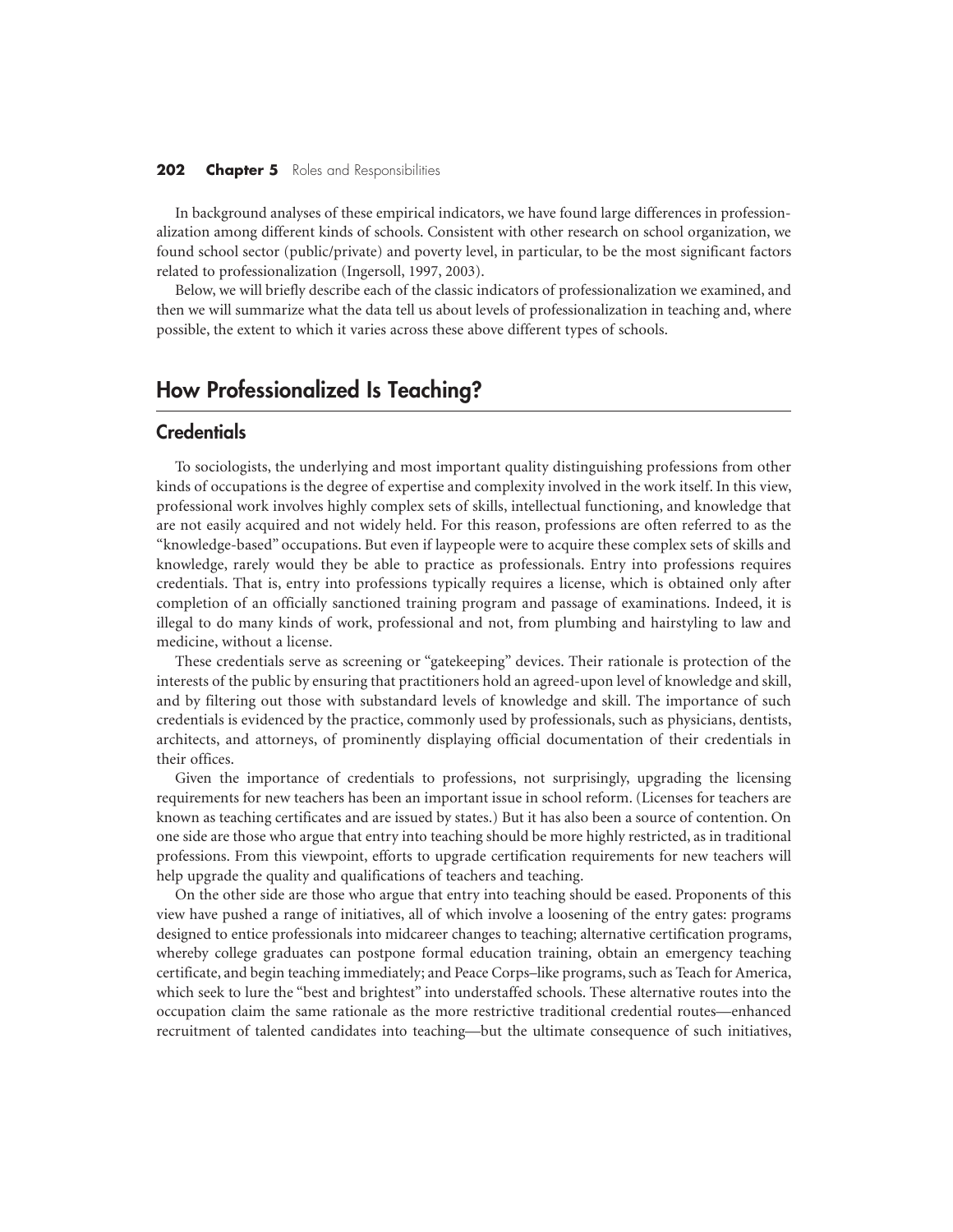intended or not, could be a decrease in the professional status of teaching. That is, traditional professions rarely resort to loosening licensing standards to recruit and retain quality practitioners.

Conflict over the ease of entry into teaching is reflected in the degree to which employed teachers actually hold a full state-approved certificate. The data (the first row in Table 21.1) show that most, but not all, teachers in public districts do, indeed, hold full teaching certificates. In contrast, teachers in private schools are far less inclined to hold a full license to teach; approximately half of private school teachers do so. This reflects different standards in public-private state regulations; many states do not require private school teachers to hold state certification (Tryneski, 2007). It also contrasts sharply with traditional professions. Hospitals, whether they are public or for-profit, for instance, would rarely hire unlicensed doctors and nurses to fill regular physician and licensed nurse positions (Simpson & Simpson, 1983).

This does not mean, of course, that private schools are not selective in who they hire as teachers. Private schools can, indeed, often be very selective in their choice of teaching candidates, but they far less frequently use licensing criteria associated with professions. They are, however, not uniform in this indicator of professionalization. There are distinct differences in the use of these hiring criteria among private schools, depending upon their orientation. Catholic schools, in particular, are far more likely than other private schools to require certificates and tests of their new hires. For instance, in 2011-12 69 percent of Catholic school teachers were fully certified, as compared to 41 percent of non-Catholic private school teachers.

## **Induction**

In addition to initial formal training and preparation, professional work typically requires extensive training for new practitioners upon entry. Such training is designed to pick up where pre-employment training has left off. That is, while credentials and examinations in many professions are usually designed to ensure that new entrants have a minimum or basic level of knowledge and skill, induction programs for practitioners are designed to augment this basic level of knowledge and skill. As a result, entry to professions typically involves both formal and informal mechanisms of induction internships, apprenticeships, or mentoring programs. Sometimes these periods of induction can be prolonged and intensive, as in the case of physicians' internships. The objective of such programs and practices is to aid new practitioners in adjusting to the environment, to familiarize them with the concrete realities of their jobs, to socialize them to professional norms, and also to provide a second opportunity to filter out those with substandard levels of skill and knowledge.

In the teaching occupation, the mentoring, apprenticeship, and induction experiences have been the subject of much discussion among reformers. The teaching occupation has long been plagued by high attrition rates among newcomers (Ingersoll, 2012), and, reformers argue, one of the best ways to increase the efficacy and retention of new teachers is to better assist them in coping with the practicalities of teaching, of managing groups of students, and of adjusting to the school environment.

The data suggest these attempts at professionalization have had some success: over the past two decades the numbers of schools with assistance programs has increased. Our background analysis of the data shows that in 1990–1991 in the public sector about one half of first-year teachers participated in formal induction programs of one sort or another. By 2011-2012, this had increased to 88% (see Table 21.1). The proportion of beginning teachers in private schools who participated in formal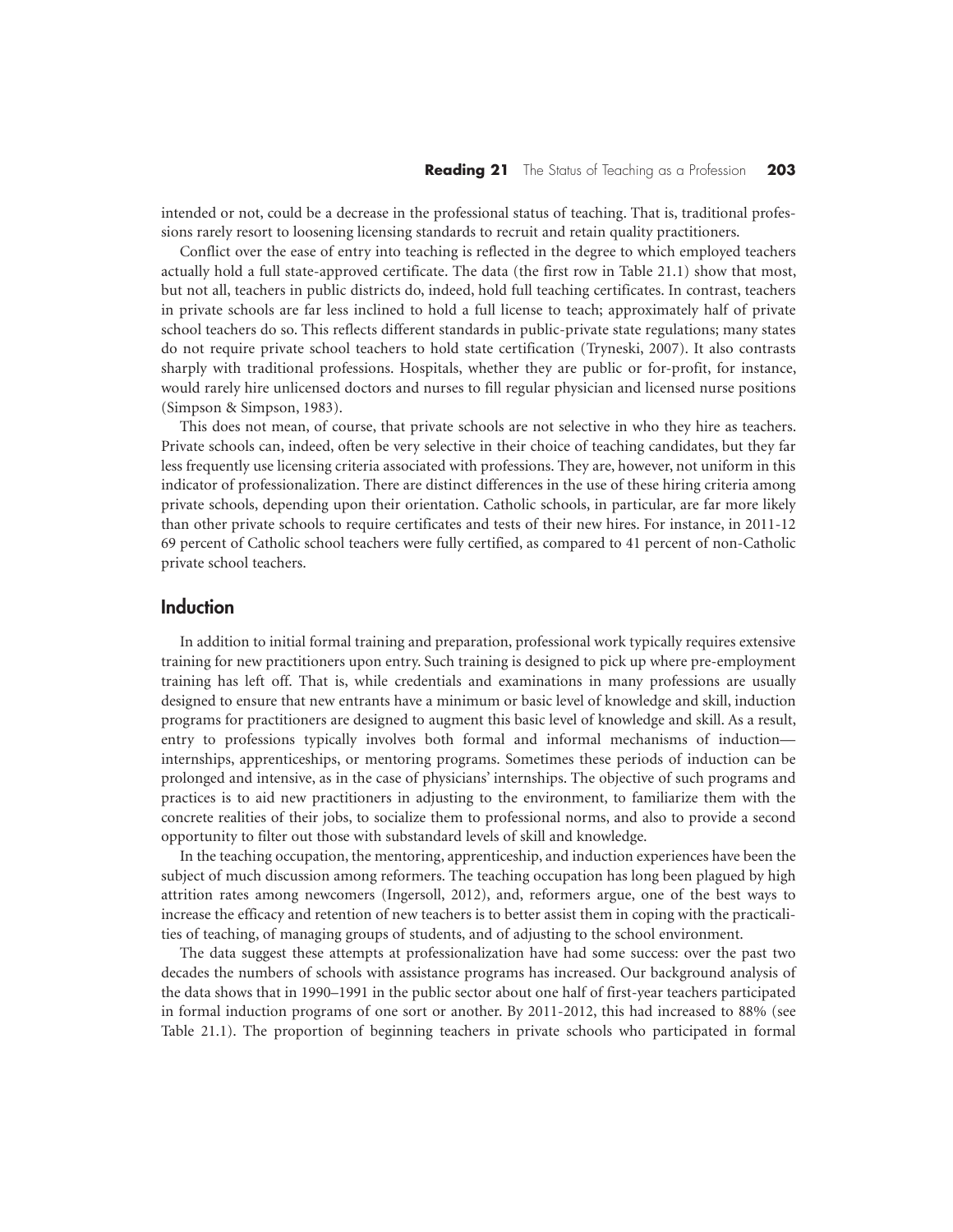|  |  | Table 21.1 Level of Teacher Professionalization in Schools, by Type of School |  |  |  |  |
|--|--|-------------------------------------------------------------------------------|--|--|--|--|
|--|--|-------------------------------------------------------------------------------|--|--|--|--|

|                                                                                   | <b>Public</b> | Public, Low<br><b>Poverty</b> | Public, High<br><b>Poverty</b> | <b>Private</b> |
|-----------------------------------------------------------------------------------|---------------|-------------------------------|--------------------------------|----------------|
| <b>Credentials</b>                                                                |               |                               |                                |                |
| % teachers with full or regular certification                                     | 91            | 91                            | 90                             | 50             |
| Induction                                                                         |               |                               |                                |                |
| % beginning teachers participating in<br>induction program                        | 88            | 92                            | 87                             | 64             |
| Professional development                                                          |               |                               |                                |                |
| % schools providing teachers with time for<br>professional development activities | 99            | 99                            | 99                             | 94             |
| % teachers participating in professional<br>organization activities               | 94            | 93                            | 96                             | 83             |
| % teachers receiving funding for professional<br>development activities           | 51            | 53                            | 51                             | 57             |
| Specialization                                                                    |               |                               |                                |                |
| Mean % in-field teaching                                                          | 77            | 81                            | 71                             | 58             |
| Authority                                                                         |               |                               |                                |                |
| Over teacher hiring                                                               |               |                               |                                |                |
| % schools with influential board                                                  | 23            | 18                            | 25                             | 28             |
| % schools with influential district staff                                         | 32            | 29                            | 33                             |                |
| % schools with influential principal                                              | 91            | 92                            | 88                             | 94             |
| % school with influential faculty                                                 | 27            | 27                            | 27                             | 33             |
| Over teacher evaluation                                                           |               |                               |                                |                |
| % schools with influential board                                                  | 13            | 11                            | 15                             | 16             |
| % schools with influential district staff                                         | 26            | 27                            | 28                             |                |
| % schools with influential principal                                              | 94            | 93                            | 94                             | 95             |
| % schools with influential faculty                                                | 19            | 22                            | 20                             | 18             |
| Compensation                                                                      |               |                               |                                |                |
| % schools with retirement plan                                                    | 94            | 90                            | 94                             | 59             |
| Mean starting salary (\$)                                                         | 35,800        | 38,933                        | 34,845                         | 26,531         |
| Mean maximum salary (\$)                                                          | 62,691        | 65,295                        | 58,566                         | 41,272         |

*Source*: Original analyses by the authors of the U.S. Department of Education's nationally representative *Schools and Staffing Survey* (SASS). To date, seven independent cycles of SASS have been completed: 1987–1988, 1990–1991, 1993–1994, 1999–2000, 2003– 2004, 2007–2008, and 2011–2012 (see Cox et al. 2016). The SASS data presented here are primarily from the 2011–2012 cycle, with the exception of the second indicator of teacher professional development, from the 2003–2004 SASS, authority indicators from the 2007–2008 SASS, and the indicator of in-field teaching, from the 1993–1994 SASS. Low poverty refers to schools where 10% or less of the students receive publicly funded free or reduced price lunches. High poverty refers to schools where more than 50% do so.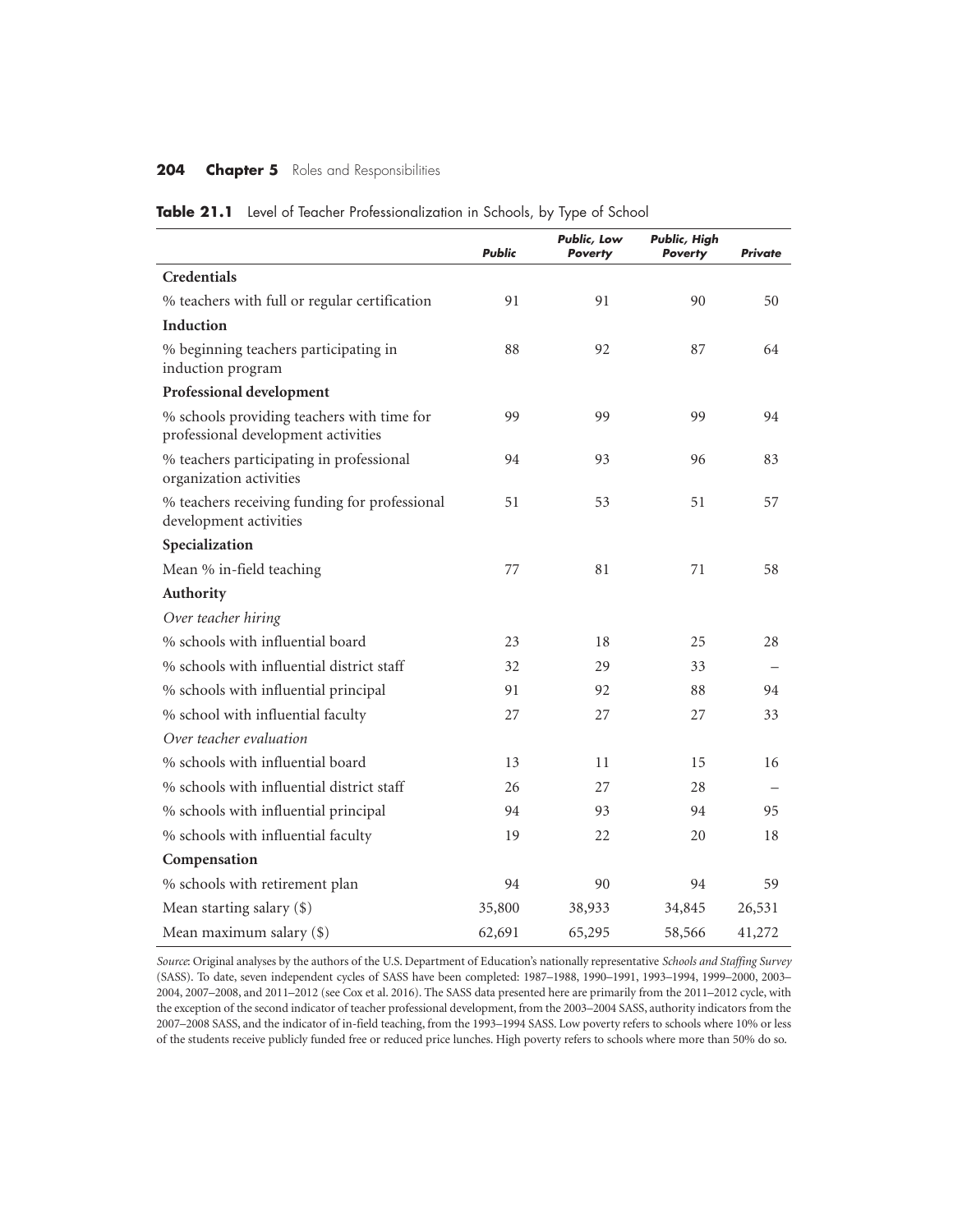induction programs has been lower than that for public schools, but this percentage has also dramatically increased over the past two decades. However, the data also show that induction programs vary widely in the number and kinds of activities and supports they include. The most comprehensive include a wide range of components, such as mentoring by veterans, structured planning time with teachers in one's field, orientation seminars, regular communication with an administrator, a reduced course load, and a classroom assistant. Moreover, importantly a growing body of empirical research has shown that induction has positive effects on beginners' classroom teaching practices, on their retention, and on their students' academic achievement (Ingersoll & Strong, 2011).

## **Professional Development**

Beyond both pre-employment basic training and on-the-job induction for beginners, professions typically require ongoing in-service technical development and growth on the part of practitioners throughout their careers. The assumption is that achieving a professional-level mastery of complex skills and knowledge is a prolonged and continuous process and, moreover, that professionals must continually update their skills, as the body of technology, skill, and knowledge advances. As a result, professionals typically belong to associations and organizations that, among other things, provide mechanisms, such as periodic conferences, publications, and workshops, for the dissemination of knowledge and skill to members. Moreover, professionalized workplaces typically both require and provide support for employee development. These include on-site workshops, financial support for conferences, course work, skill development, and sabbaticals.

Professional development has been one of the most frequently discussed and advocated teacher reforms in recent years. Again, the data present a picture of success in the provision of support for, and teacher use of, professional development.

Data on three indicators of teacher professional development are displayed in Table 21.1: the percentage of schools that provided professional development programs for the teaching staff during regular school hours; the percentage of teachers who participated in workshops, seminars, or conferences provided by their school or by external professional associations or organizations; and the percentage of teachers who received financial support for college tuition, fees, or travel expenses for participation in external conferences or workshops during that school year.

What is striking about the data on professional development is the consistency across schools. Most schools, both public and private, provide professional development, most teachers participate in workshops or activities either sponsored by their schools or sponsored by external professional organizations, and most teachers also receive financial support of some sort for external professional development activities. These data are an impressive set of indicators of this aspect of professionalization. However, they, of course, do not tell us about the quality or length of these professional development programs and activities.

## **Specialization**

Given the importance of expertise to professions, it naturally follows that one of the most fundamental attributes of professions is specialization—professionals are not generalists, amateurs, or dilettantes, but possess expertise over a specific body of knowledge and skill. Few employers or organizations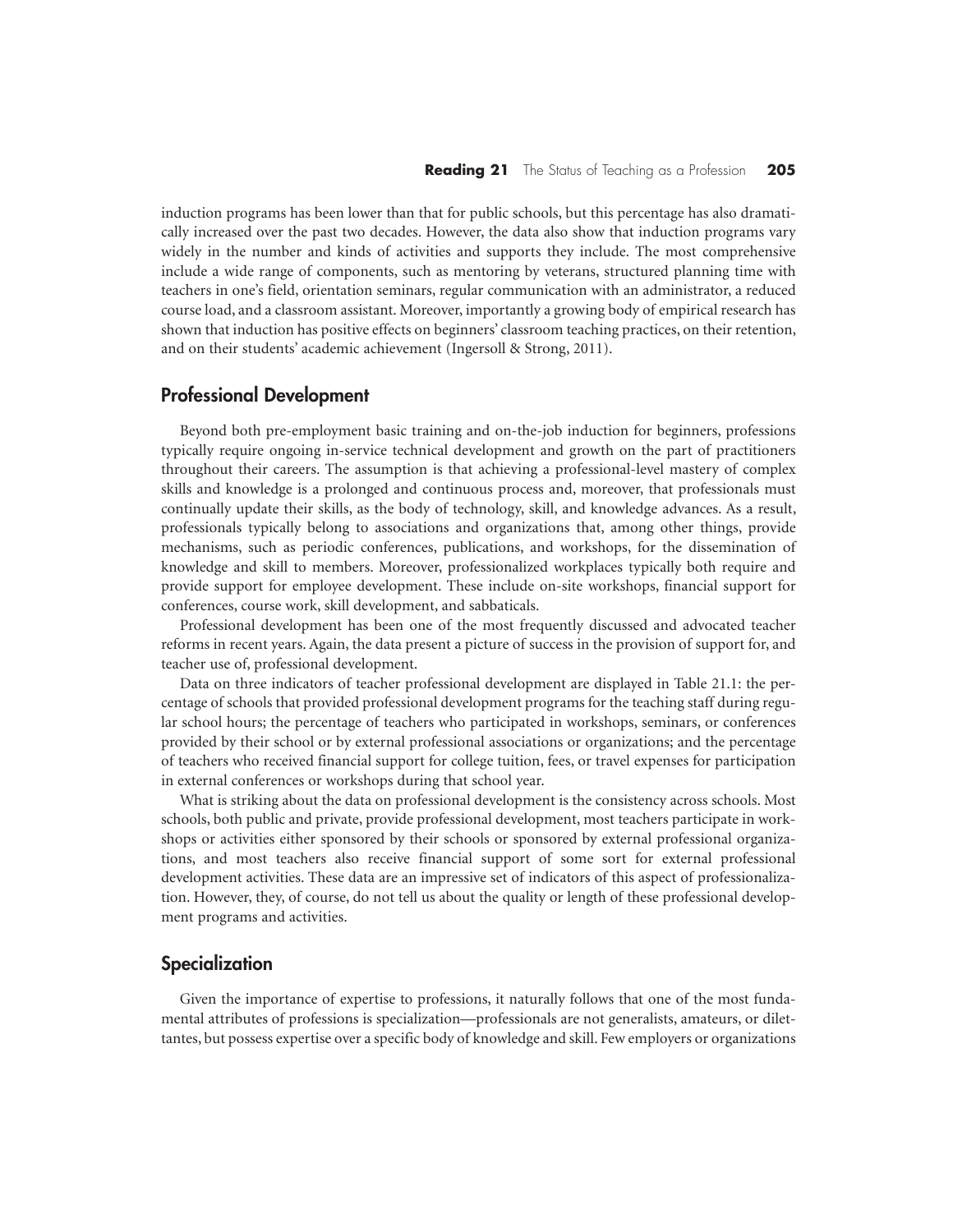would require heart doctors to deliver babies, real estate lawyers to defend criminal cases, chemical engineers to design bridges, or sociology professors to teach English. The assumption behind this is that because such traditional professions require a great deal of skill, training, and expertise, specialization is considered necessary and good. In contrast, the other part of the assumption is that nonprofessions and semiskilled or low-skill occupations require far less skill, training, and expertise than traditional professions, and hence specialization is assumed less necessary.

Despite the centrality of specialization to professionalization, there has been little recognition of its importance among education reformers, even among proponents of teacher professionalization. Indeed, some school reformers have argued that teacher specialization, especially at the elementary school level, is a step backward for education because it does not address the needs of the "whole child," unduly fragments the educational process, and hence contributes to the alienation of students (e.g., Sizer, 1992).

To assess the degree of specialization in teaching and the degree to which teachers are treated as professionals with expertise in a specialty, we examine the phenomenon known as out-of-field teaching—the extent to which teachers are assigned to teach subjects that do not match their fields of specialty, preparation, and training. Out-of-field teaching is an important but little understood problem. Many researchers and reformers assume, wrongly, that out-of-field teaching is due to a lack of training or preparation on the part of teachers. The source of out-of-field teaching lies not in a lack of pre-employment education or training on the part of teachers, but in a lack of fit between teachers' fields of preparation and their teaching assignments once on the job. Out-of-field teaching is a result of misassignment—when school principals assign teachers to teach subjects in which they have little background. It is important because otherwise-qualified teachers may become highly unqualified when assigned out of their fields of specialty.

Assessing the extent of in-field or out-of-field teaching is one way of assessing the importance of professional specialization in the occupation of teaching—it provides a measure of the extent to which teachers are treated as if they are semiskilled or low-skilled workers whose work does not require much specialized expertise or, alternatively, as if they are professionals whose work requires expertise in a specialty. Table 21.1 presents a measure of in-field/out-of-field teaching we have developed—the average percentage of secondary-level classes in which teachers do have at least a college minor in the fields taught (Ingersoll, 1999).

The data show that an emphasis on specialization in one's area of expertise often does not hold in secondary-level teaching. Teachers at the secondary school level are assigned to teach a substantial portion of their weekly class schedules out of their fields of specialty. For example, in public schools, teachers, on average, spend only about three quarters of their time teaching in fields in which they have a college major or even a minor. Further analyses of the data show there has been little change in these levels in recent decades.

This lack of specialization is more widespread in high-poverty schools. But, again, these comparisons are overshadowed by public-private differences. Private school teachers are far more often assigned to teach subjects out of their fields of training than are public school teachers—just over half of a private school teacher's schedule is in fields for which the teacher has basic training. However, there are differences among private schools (not shown here). Teachers in nonsectarian private schools have higher levels of in-field teaching than do teachers in other private schools. On average,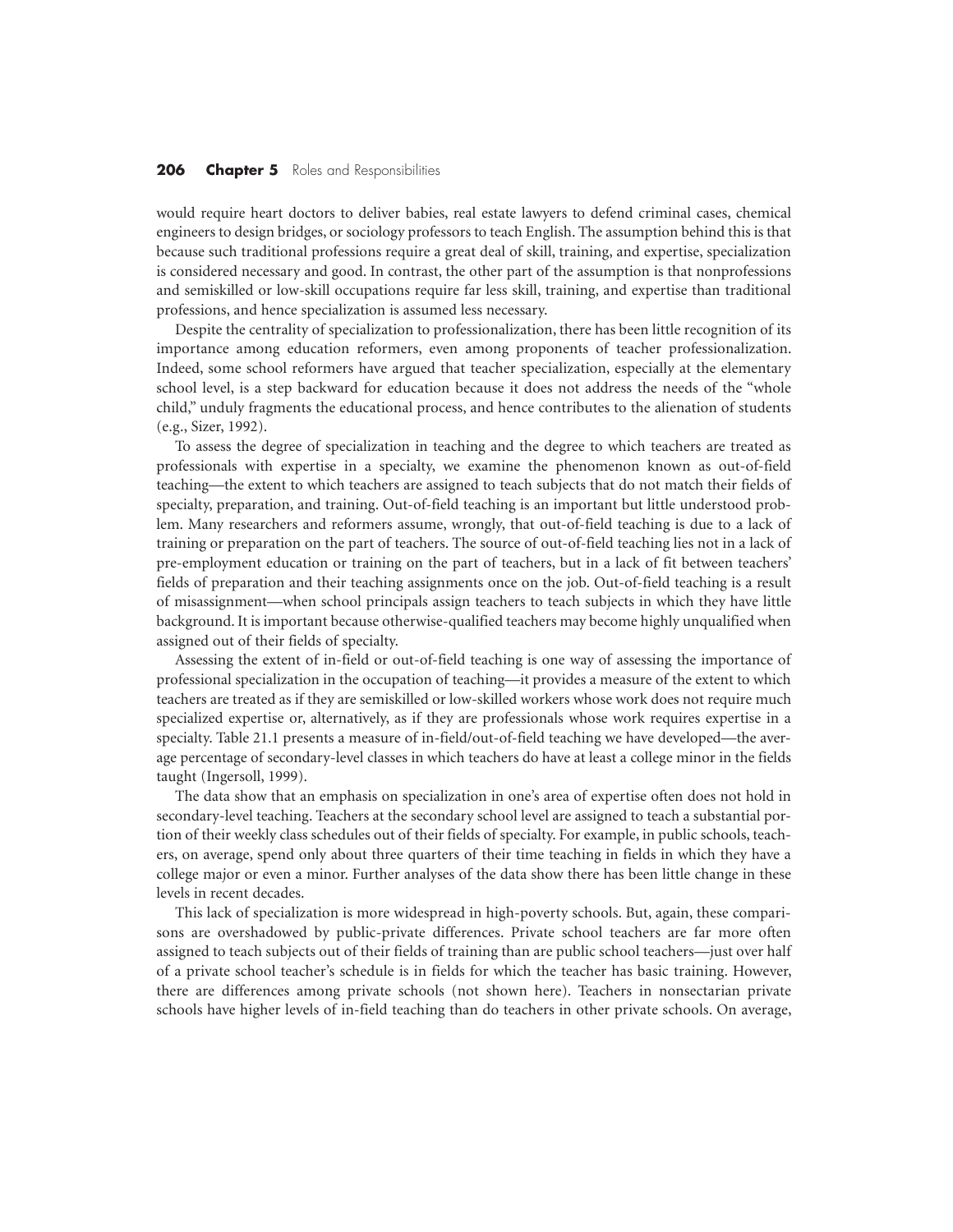teachers in nonsectarian schools spend about two thirds of their schedules teaching in field; in contrast, in-field levels in religious private schools are lower—about half their class loads.

### **Authority**

Professionals are considered experts in whom substantial authority is vested, and professions are marked by a large degree of self-governance. The rationale behind professional authority is to place substantial levels of control into the hands of the experts—those who are closest to and most knowledgeable of the work. Professions, for example, exert substantial control over the curriculum, admissions, and accreditation of professional training schools; set and enforce behavioral and ethical standards for practitioners; and exert substantial control over who their future colleagues are to be. Sometimes this control is exerted through professional organizations. For instance, gaining control over (and sharply limiting) medical school admissions by the American Medical Association was a crucial factor in the rise of medicine from a lower-status occupation to one of the pinnacle professions (Starr, 1982). Professional authority and control are also exerted directly in workplaces, and as a result, professionalized employees often have authority approaching senior management when it comes to organizational decisions surrounding their work. In the case of hospitals, physicians traditionally have been the senior management. Academics, for another example, often have substantially more control than university administrators over the hiring of new colleagues and, through the institution of peer review, over the evaluation and promotion of members and, hence, over the ongoing content and character of the work of the profession.

The distribution of power, authority, and control in schools is one of the most important issues in contemporary education research and policy. Indeed, this issue lies at the crux of many reforms, such as teacher empowerment, site-based management, charter schools, school restructuring, and teacher leadership. But this issue is also a source of contention. Some hold that schools are overly decentralized organizations in which teachers have too much workplace autonomy and discretion. Others hold the opposite—that schools are overly centralized in which teachers have too little influence over school operations. Part of this confusion arises because of differences in the domain analyzed; most focus on how much autonomy teachers have in their classrooms over the choice of their texts or teaching techniques. Others focus on how much power faculties collectively wield over school-wide decision making, such as budgets (Ingersoll, 2003; Ingersoll & Collins 2018). Here we focus on faculty influence over two issues traditionally controlled by professionals—peer hiring and peer evaluation.

Table 21.1 displays the frequency of schools across the United States in which principals report the school board, the district staff if in the public sector, the faculty, and the principals themselves to have substantial decision-making influence over two activities—staff evaluation and hiring. The data paint a picture of a steep organizational-level hierarchy, with principals at the top.

Overall, principals clearly view themselves as powerful actors in reference to decisions concerning teacher evaluation and hiring and view teachers as among the least powerful actors. In comparison to principals, boards and district staff far less frequently have authority over these school decisions, at least from the viewpoint of principals. In every kind of school, principals report faculty to be influential far less often than they are themselves. Teachers are also less often influential than district staff over these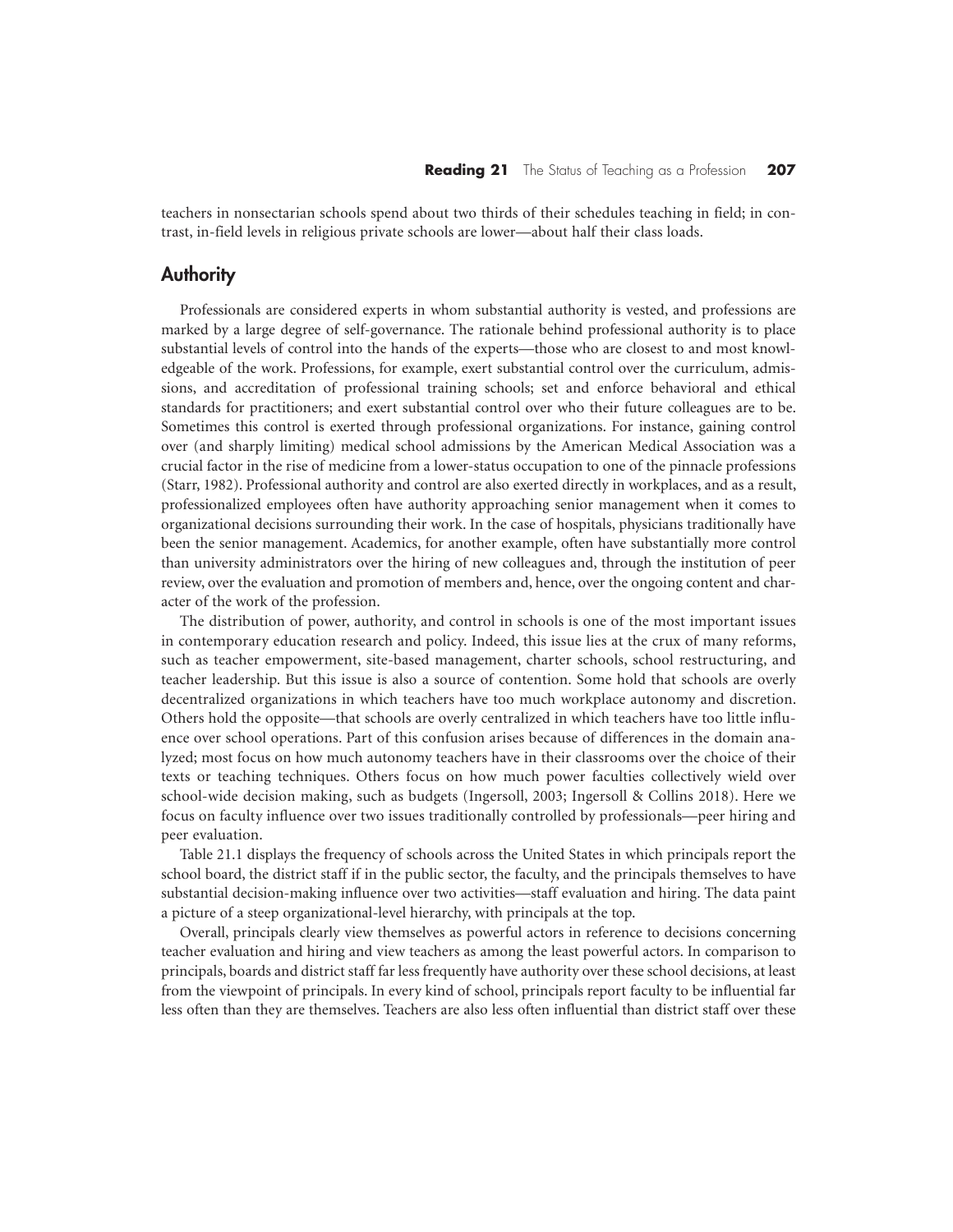issues. However, in comparison to school boards, teachers' professional authority is more often higher in both public and private schools.

Consistent with conventional wisdom, the hierarchy in some ways is less steep in affluent than in poor public schools; faculty in poor schools are less often reported to be influential, especially over hiring, and boards are more often influential. But, especially over hiring, private school teachers are less often empowered than those in public schools, counter to conventional wisdom that private school teachers are delegated more workplace influence than public school teachers (e.g., Chubb & Moe, 1989).

#### **Compensation**

Professionals typically are well compensated and are provided with relatively high salary and benefit levels throughout their career span. The assumption is that, given the lengthy training and the complexity of the knowledge and skills required, relatively high levels of compensation are necessary to recruit and retain capable and motivated individuals.

Teacher salaries have been a much discussed topic amongst teacher reformers. But, unfortunately, data on teacher salaries have often been misleading. Teacher salary analyses typically focus on the average salary levels of teachers of particular types or in particular jurisdictions. Comparing average teacher salaries for different kinds of teachers or schools can be misleading because teacher salary levels are often standardized according to a uniform salary schedule, based on the education levels and years of experience of the teachers. Especially with an aging teaching workforce, it is unclear if differences in average salary levels are due to real differences in the compensation offered to comparable teachers by different schools, or are due to differences in the experience and education levels of the teachers employed. That is, schools with older teachers may appear to offer better salaries, when in fact they do not.

A more effective method of comparison across schools is to compare the normal salaries paid by schools to teachers at common points in their careers. Start-of-career salary levels provide some indication of how well particular kinds of workplaces are able to compete for the pool of capable individuals. End-of-career salary levels provide some indication of the ability of particular kinds of workplaces to retain and motivate capable individuals. The ratio between starting salaries and end-of-career salaries provides some indication of the extent of opportunity for promotion, and the range of monetary rewards available to employees as they advance through their careers.

Table 21.1 shows data on the normal starting and maximum teacher salaries offered by different kinds of districts or schools in the 2011-2012 school year. Of course, salary data such as these quickly get "old" due to inflation. However, our analysis is concerned not with absolute salary values, but with comparisons—which have shown little change over time. We make four comparisons: how salaries vary across different types of schools; the ratio between teachers' start-of-career and end-of-career salaries; how beginning teachers' salaries compare with those of other recent college graduates; and, finally, how teachers' annual salaries compare to those in other occupations. These are revealing comparisons to make and get at the status of teaching as a profession. Data on the provision of retirement benefits are also displayed.

Consistent with conventional wisdom (Kozol, 1991), there are differences in the compensation afforded to teachers in public schools. In particular, public schools serving high-poverty communities pay less than schools in more affluent communities, especially for experienced teachers. But the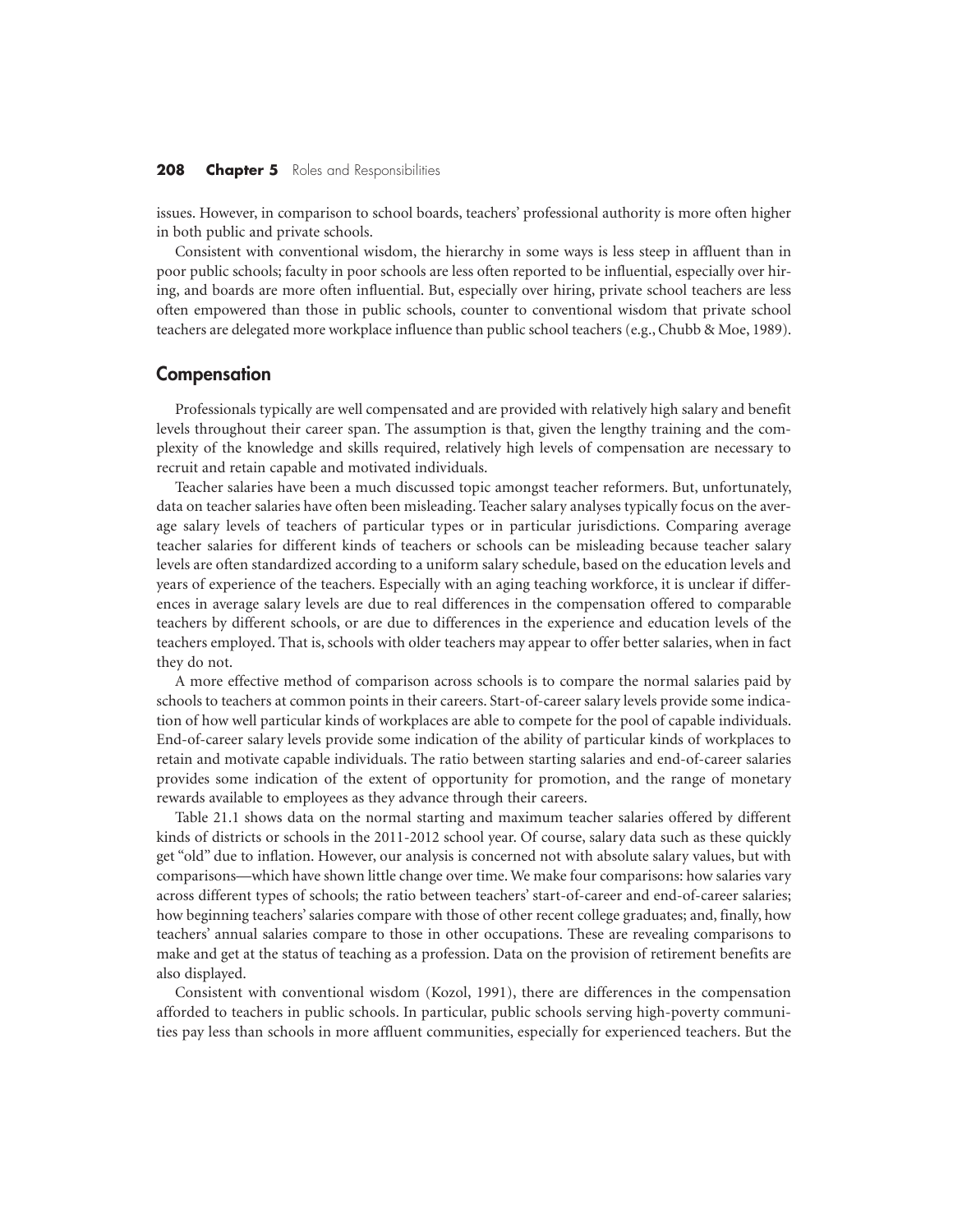differences between public and private schools are even greater. Teachers in private schools are paid far less than teachers in public schools, and also are less likely to be provided with a retirement plan by their school. The average starting salary for an individual with a bachelor's degree and no teaching experience was about 25% more in public schools than in private schools. Moreover, the publicprivate salary gap widens as teachers progress through their careers. The average maximum salary (the highest possible) was 50 percent more than for private school teachers. We also found that among private schools, there are large differences in compensation. Non-Catholic religious private schools pay their starting teachers a salary that is just above the official federal poverty line. Teachers' salaries, in both public and private schools, are also "frontloaded." The ratio of teachers' end-ofcareer to start-of-career salaries in Table 21.1 is less than 2 to 1. This is far less than for many other occupations and traditional professions. Frontloading suggests limited opportunity for financial gains, can undermine long-term commitment to an occupation, and can make teaching less attractive as a career (Lortie, 1975).

In order to place teachers' salaries in perspective, it is useful to compare them to the salaries earned in other lines of work. Traditionally teachers have long been called the "economic proletarians of the professions" (Mills, 1951), and the data continue to bear this out. Different data sources have long documented that the salaries of new college graduates who have become teachers are considerably below those of new college graduates who chose many other occupations. For instance, data from the nationally representative 2008-09 *Baccalaureate and Beyond Longitudinal Study* show the median salary (in 2010, one year after graduation) for college graduates who became teachers was below the median for all college graduates. Graduates working in business were paid 20 percent more than teachers, those working as nurses were paid 34 percent more, and those working as engineers were paid 57 percent more than their peers working as teachers (Cataldi et al. 2011).

These differences remain throughout the career span. For instance, data collected by the Bureau of Labor Statistics have long shown that the average annual salaries of teachers have been far below those of traditional professionals, such as college professors, scientists, pilots, veterinarians, accountants, pharmacists, architects, and lawyers.

## **Prestige**

Professions are high-status, high-prestige occupations. In other words, they are respected and admired. Prestige and status, unlike salary, power, or professional development, at first glance, might seem very difficult to empirically assess because they are highly subjective. But, like other attitudes, public perceptions of which kinds of occupations are more or less prestigious can be assessed, and indeed, for more than 50 years, sociologists have studied how the public evaluates the relative prestige of occupations. Table 21.2 presents some of the results from one of the best-known studies of occupational prestige. These data are useful to illustrate how the status of teaching compares to other occupations and also to compare the relative status of different levels of teaching. The data clearly show that, as expected, the traditional professions are very prestigious. Teaching, like many of the other femaledominated occupations, is rated in the middle. Teaching is less prestigious than law, medicine, and engineering, but it is more prestigious than most blue-collar work, such as truck driving, and pinkcollar work, such as secretarial work. The status of teaching changed only slightly over time in this study. Both elementary and secondary teaching went up in prestige, but kindergarten and preschool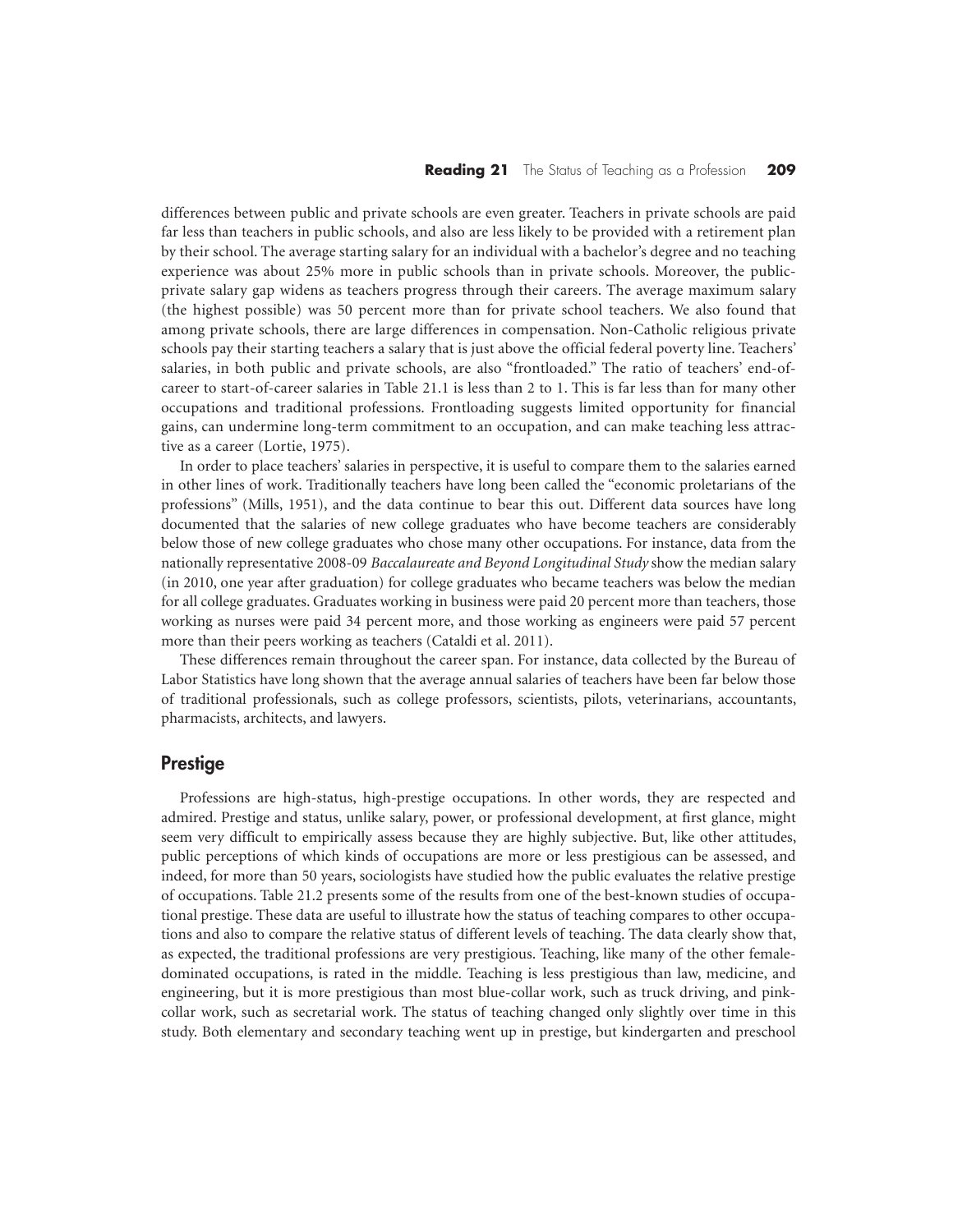|                             | <b>Score</b> | <b>Score</b> |                                       | <b>Score</b> | <b>Score</b> |
|-----------------------------|--------------|--------------|---------------------------------------|--------------|--------------|
| <b>Occupation</b>           | 1972         | 1989         | <b>Occupation</b>                     | 1972         | 1989         |
| Physicians                  | 82           | 86           | Funeral directors                     | 52           | 49           |
| Professors                  | 78           | 74           | Athletes                              | 51           | 65           |
| Lawyers                     | 76           | 75           | <b>Bank</b> tellers                   | 50           | 43           |
| Judges                      | 76           | 71           | Police                                | 48           | 60           |
| Physicists and astronomers  | 74           | 73           | Secretaries                           | 46           | 46           |
| Dentists                    | 74           | 72           | Mail carriers/postal service          | 42           | 47           |
| Architects                  | 71           | 73           | Plumbers                              | 41           | 45           |
| Aerospace engineers         | 71           | 72           | Tailors                               | 41           | 42           |
| Psychologists               | 71           | 69           | Carpenters                            | 40           | 39           |
| Chemists                    | 69           | 73           | <b>Barbers</b>                        | 38           | 36           |
| Clergy                      | 69           | 69           | <b>Bakers</b>                         | 34           | 35           |
| Chemical engineers          | 67           | 73           | Truck drivers                         | 32           | 30           |
| Secondary school teachers   | 63           | 66           | Cashiers                              | 31           | 29           |
| Registered nurses           | 62           | 66           | Painters/construction/<br>maintenance | 30           | 34           |
| Elementary school teachers  | 60           | 64           | Cooks                                 | 26           | 31           |
| Authors                     | 60           | 63           | Waiters and waitresses                | 20           | 28           |
| Pre-K/kindergarten teachers | 60           | 55           | Maids                                 | 18           | 20           |
| Actors and directors        | 55           | 58           | Garbage collectors                    | 17           | 28           |
| Librarians                  | 55           | 54           | Janitors/cleaners                     | 16           | 22           |
| Social workers              | 52           | 52           |                                       |              |              |

#### **Table 21.2** Relative Prestige of Selected Occupations (ranked by 1972 scores)

*Source:* From Davis, J., & Smith, T. (1996). *General social surveys*, *1972–1996: Cumulative codebook*. Chicago: National Opinion Research Center.

teaching went down. The result is a distinct status hierarchy within the teaching occupation; secondary teachers are slightly higher status than elementary teachers. Both are substantially higher status than kindergarten and preschool teachers.

## **Implications**

This chapter attempts to ground the ongoing debate over teacher professionalization by evaluating teaching according to a series of classic criteria used to distinguish professions from other kinds of work. The data show that, on the one hand, almost all elementary and secondary schools do exhibit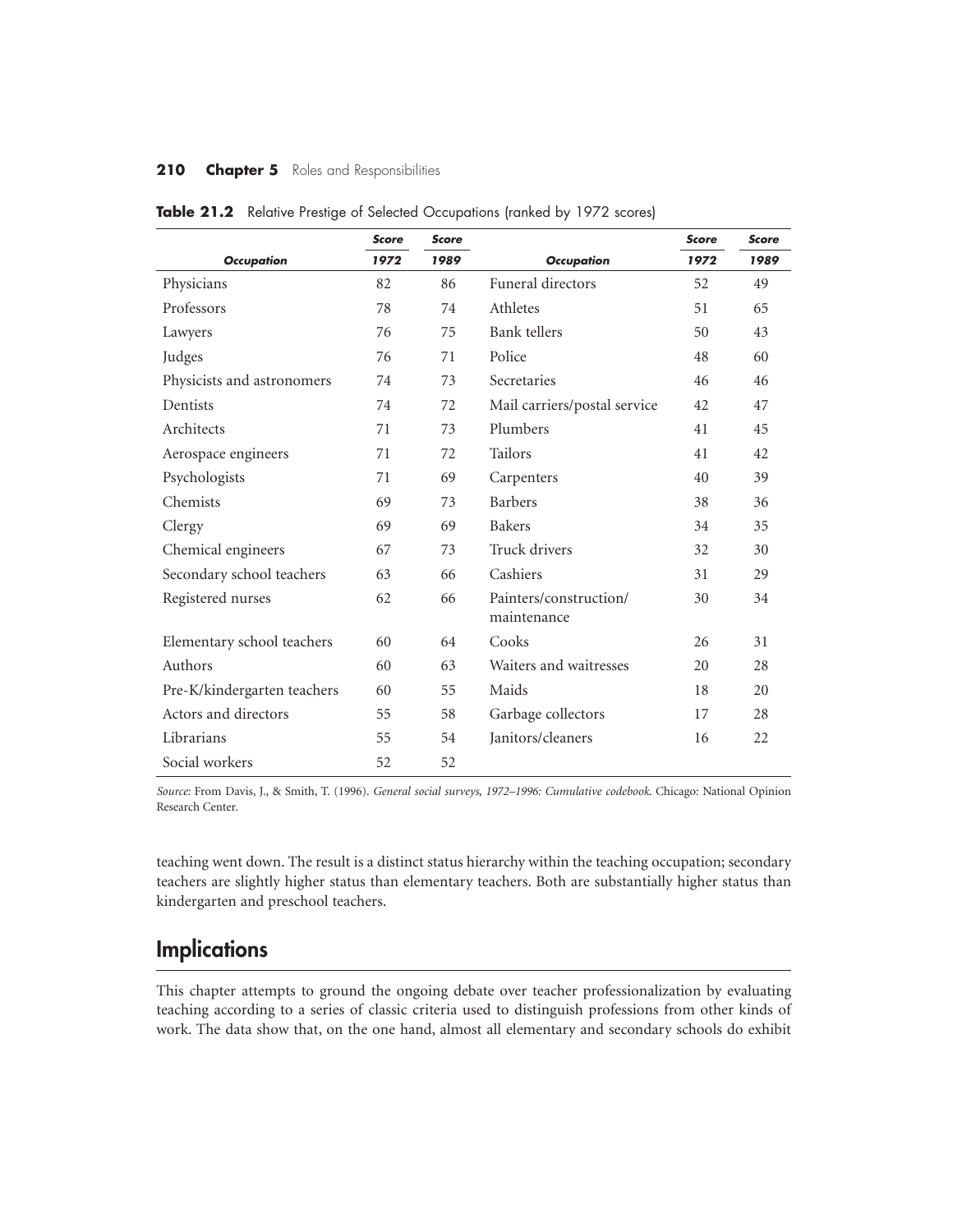some of the important characteristics of professionalized workplaces. On the other hand, and despite numerous reform initiatives, almost all schools lack or fall short on many of the key characteristics associated with professionalization. Clearly, teaching continues to be treated as, at best, a "semiprofession" (Etzioni, 1969; Lortie, 1969, 1975).

But there are also large variations in the degree of professionalization, depending on the type of school. Consistent with conventional wisdom, low-income schools are, in a number of ways, less professionalized than are the more affluent public schools. The most striking differences are those between public and private schools. The teaching job in private schools is in some important ways less professionalized than in public schools. Moreover, there are distinct differences within the private sector, often overlooked in public-private comparisons. Our background analyses show that in most ways, the least professionalized of schools are non-Catholic religious private schools. This has important implications for current school reform and policy. As school choice programs continue to expand, movement toward a more privatized system may result in changes to teacher professionalization, an often overlooked aspect of the policy debate.

These data raise some obvious questions. What difference does professionalization make for those in schools? What are the implications of variations among schools in professionalization? To be sure, research and reform concerned with teacher professionalization typically assume that professionalization is highly beneficial to teachers, schools, and students. The rationale underlying this view is that upgrading the teaching occupation will lead to improvements in the motivation, job satisfaction, and efficacy of teachers, which, in turn, will lead to improvements in teachers' performance, which will ultimately lead to improvements in student learning. If we accept this assumption—in other words if we assume that professionalization attracts capable recruits to an occupation, fosters their expertise and commitment, and, ultimately, provides assurance to the public of quality service to the public—then these data do not yield a reassuring portrait of the teaching occupation.

This logic and these assumptions seem reasonable enough. Indeed, equivalent arguments are regularly used by proponents of professionalization in any number of other occupations and also by defenders of the status quo in the traditional professions. However, just as in other occupations and professions, very little empirical research has ever been done to test such claims. It is difficult to find, for instance, empirical research examining the direct effects of the relatively high levels of training, power, compensation, and prestige accorded to physicians and professors.

It is important, however, to ask these kinds of questions because proponents of professionalization, in teaching and elsewhere, ignore an important stream of literature in the sociology of work, occupations, and professions that illuminates the downside to professionalization. For instance, medicine, long considered among the pinnacle professions and the clearest example of work that has successfully become professionalized over the past century, has been the subject of a great deal of criticism. The focus of this criticism is the negative consequences of the power and privilege of professionalization monopolistic control over medical knowledge and the supply of practitioners, antagonism toward alternative medical approaches, and a power imbalance in the physician-client relationship (e.g., Abbott, 1988; Freidson, 1986; Starr, 1982). From this viewpoint, professionalization in medicine has brought many benefits, but it also incurs costs. The implication of this line of thought is that it is important to distinguish both the benefits and costs of professionalization and also to specify to whom both of these apply.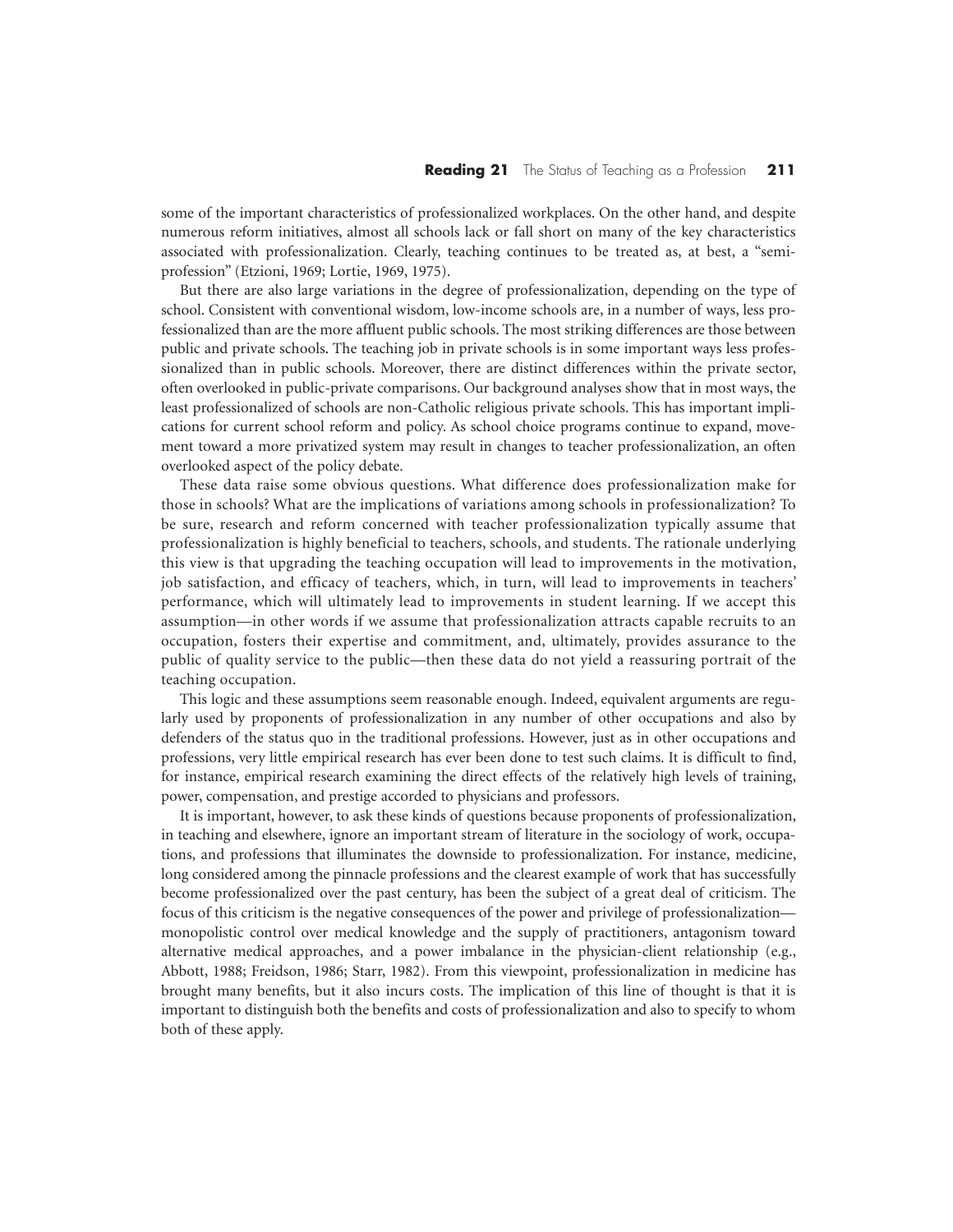In other research projects, we and colleagues have analyzed the effects of various indicators of professionalization on various outcomes—specifically on teachers' job satisfaction, on school climate, on teachers' rates of retention and turnover, and on student academic achievement (see, e.g., Ingersoll, 1997, 2003, 2012; Ingersoll & May, 2012; Ingersoll & Collins 2018). We have found that most of the above indicators of professionalization are, indeed, associated with positive outcomes. Several indicators of professionalization, however, particularly stood out for their strong positive effects: teachers' authority, autonomy, and decision-making influence; and induction and support for new teachers.

## **References**

- Abbott, A. (1988). *The system of professions: An essay on the division of expert labor*. Chicago: University of Chicago Press.
- Cataldi, E.F., Green, C., Henke, R., Lew, T., Woo, J., Shepherd, B., and Siegel, P. (2011). *2008–09 Baccalaureate and Beyond Longitudinal Study* (B&B:08/09): First Look (NCES 2011-236). U.S. Department of Education. Washington, DC: National Center for Education Statistics.
- Chubb, J. E., & Moe, T. M. (1989). *Politics, markets, and America's schools.* Washington, DC: Brookings Institution.
- Cox, S., Parmer, R., Strizek, G., and Thomas, T. (2016). *Documentation for the 2011–12 Schools and Staffing Survey* (NCES 2016-817). U.S. Department of Education. Washington, DC: National Center for Education Statistics.
- Davis, J., & Smith, T. (1996). *General social surveys, 1972–1996: Cumulative codebook*. Chicago: National Opinion Research Center.
- Etzioni, A. (Ed.). (1969). *The semi-professions and their organizations: Teachers, nurses, and social workers*. New York: Free Press.
- Freidson, E. (1986). *Professional powers: A study in the institutionalization of formal knowledge*. Chicago: University of Chicago Press.
- Freidson, E. (2001). *Professionalism: The third logic*. Chicago: University of Chicago Press.
- Hughes, E. (1965). Professions. In K. Lynn & the editors of Daedalus (Eds.), *The professions in America* (pp. 1–14). Boston: Houghton Mifflin.
- Ingersoll, R. (1997). *Teacher professionalization and teacher commitment: A multilevel analysis*. Washington, DC: National Center for Education Statistics.
- Ingersoll, R. (1999). The problem of underqualified teachers in American secondary schools. *Educational Researcher, 28*(2), 26–37.
- Ingersoll, R. (2003). *Who controls teachers' work? Power and accountability in America's schools*. Cambridge, MA: Harvard University Press.
- Ingersoll, R. (2012). Beginning teacher induction: What the data tell us. *Phi Delta Kappan, 93*(8), 47–51.
- Ingersoll, R., & Collins, M. (2018). Accountability, Control and Teachers' Work in American Schools. Chapter in the *Handbook of Educational Supervision.* Edited by Judith Ponticell and Sally Zepeda. NY: Wiley-Blackwell.
- Ingersoll, R., & May, H. (2012). The magnitude, destinations and determinants of mathematics and science teacher turnover. *Educational Evaluation and Policy Analysis, 34*(4), 435–464.
- Ingersoll, R., & Strong, M. (2011). The impact of induction and mentoring for beginning teachers: A critical review of the research. *Review of Educational Research, 81*(2), 201–233.
- Kohn, M., & Schooler, C. (1983). *Work and personality*. Norwood, NJ: Ablex.
- Kozol, J. (1991). *Savage inequalities*. New York: HarperCollins.